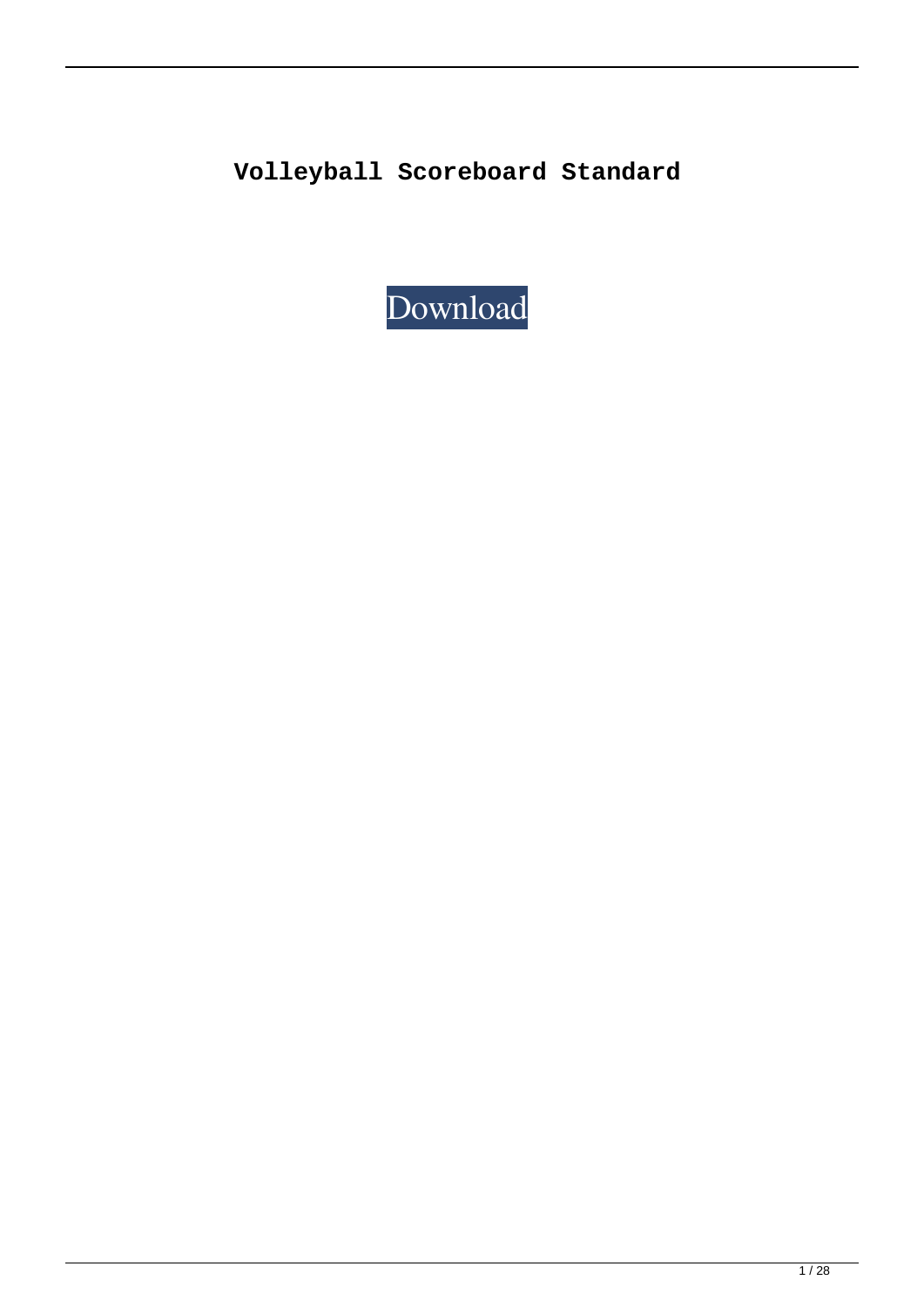**Volleyball Scoreboard Standard Crack Download X64 [Latest] 2022**

Volleyball Scoreboard Standard is an application that was developed to offer people an easy way of displaying the score for volleyball games on their PCs. I will provide a straightforward package that provides highly customizable features and multiple hotkeys for easy access. Well-designed interface that truly resembles an authentic volleyball scoreboard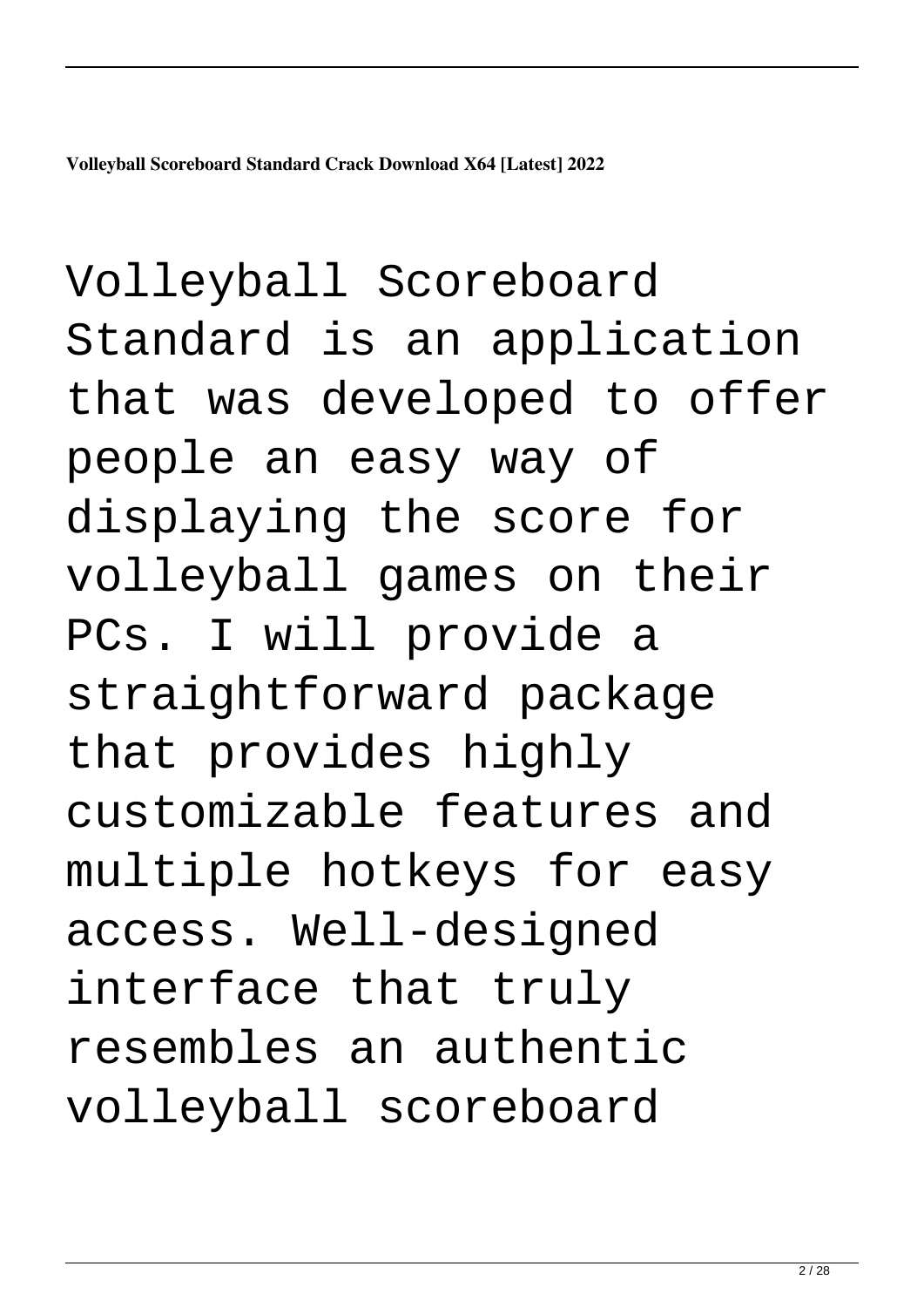## Volleyball Scoreboard Standard presents users with a clean interface that offers a color-coded display for several match development indicators. One will be able to display several parameters, such as the game time, a number of matches/sets won, for both the "home" and "visitors" teams. All the scoreboard elements are nicely displayed, using customizable colors and the figures themselves carry a classic, digital clock dial setup. Users will be able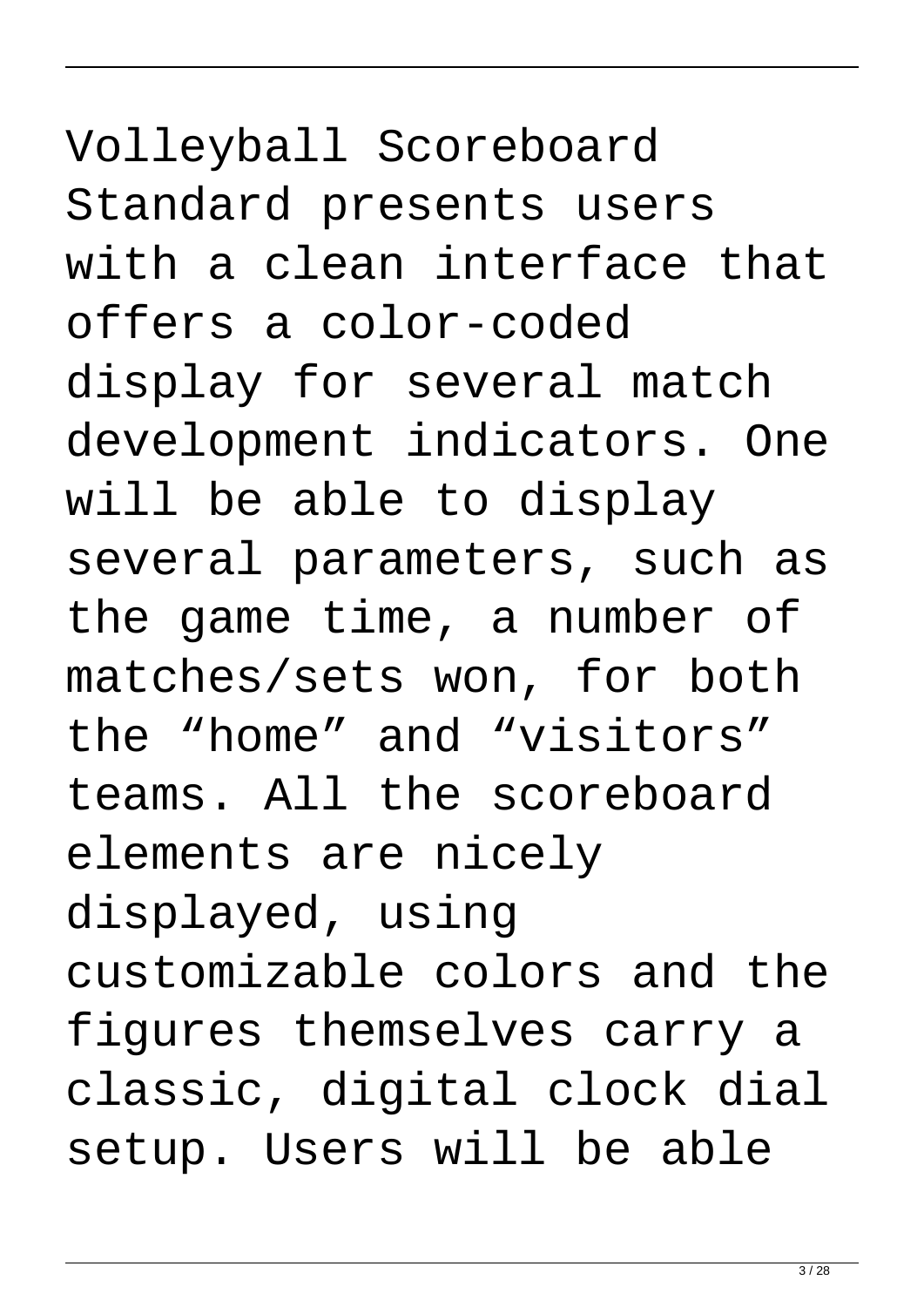## to also add their images for the competing teams and the scoreboard will display them under the corresponding section. Keep track of the score for volleyball matches with this application that offers customizable hotkeys Users will be able to access a dedicated control screen, which will allow them to adjust the display of the scoreboard in realtime, by adding sets, games, increasing the game time manually or adding a buzzing sound when goals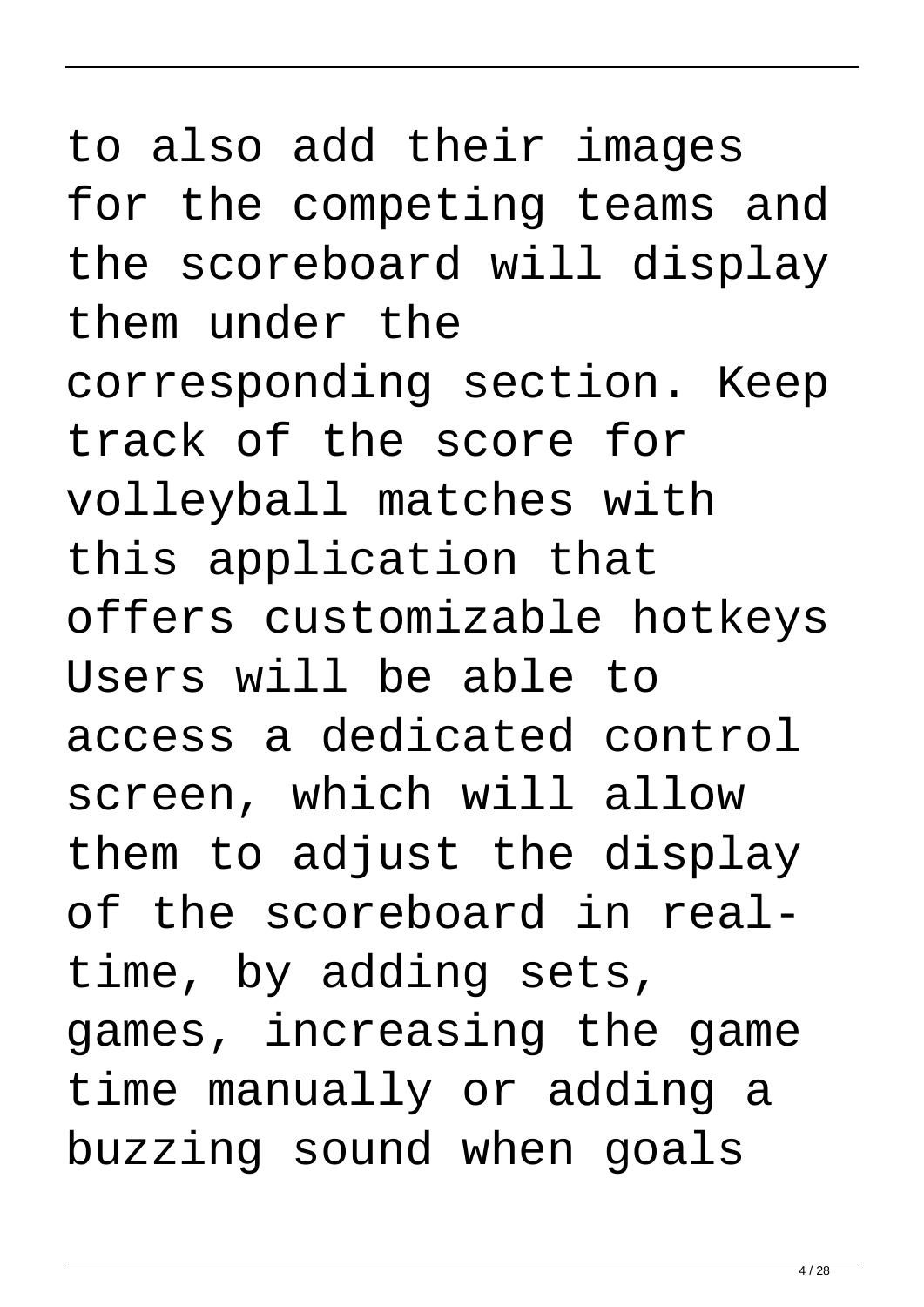are registered. Furthermore, in order to offer improved handling, the utility provides a number of keyboard shortcuts which can be used for starting/stopping the clock watch,

increasing/decreasing the score and displaying the number of matches won, for both the "home" and "visitors" teams. Useful application that will help users keep track of their volleyball matches through a fancy scoreboard Volleyball Scoreboard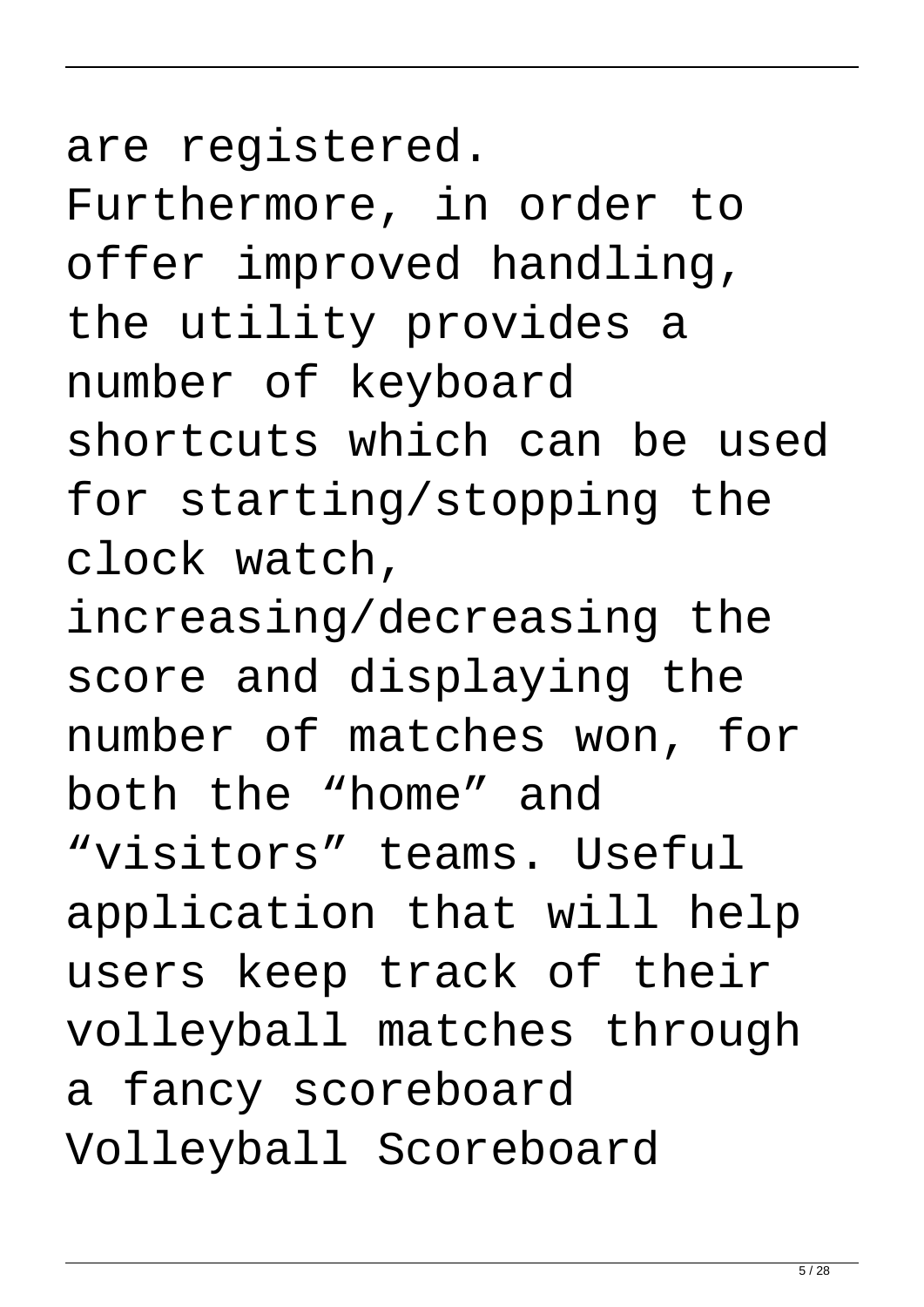Standard Description: Volleyball Scoreboard Standard is an application that was developed to offer people an easy way of displaying the score for volleyball games on their PCs. I will provide a straightforward package that provides highly customizable features and multiple hotkeys for easy access. Well-designed interface that truly resembles an authentic volleyball scoreboard Volleyball Scoreboard Standard presents users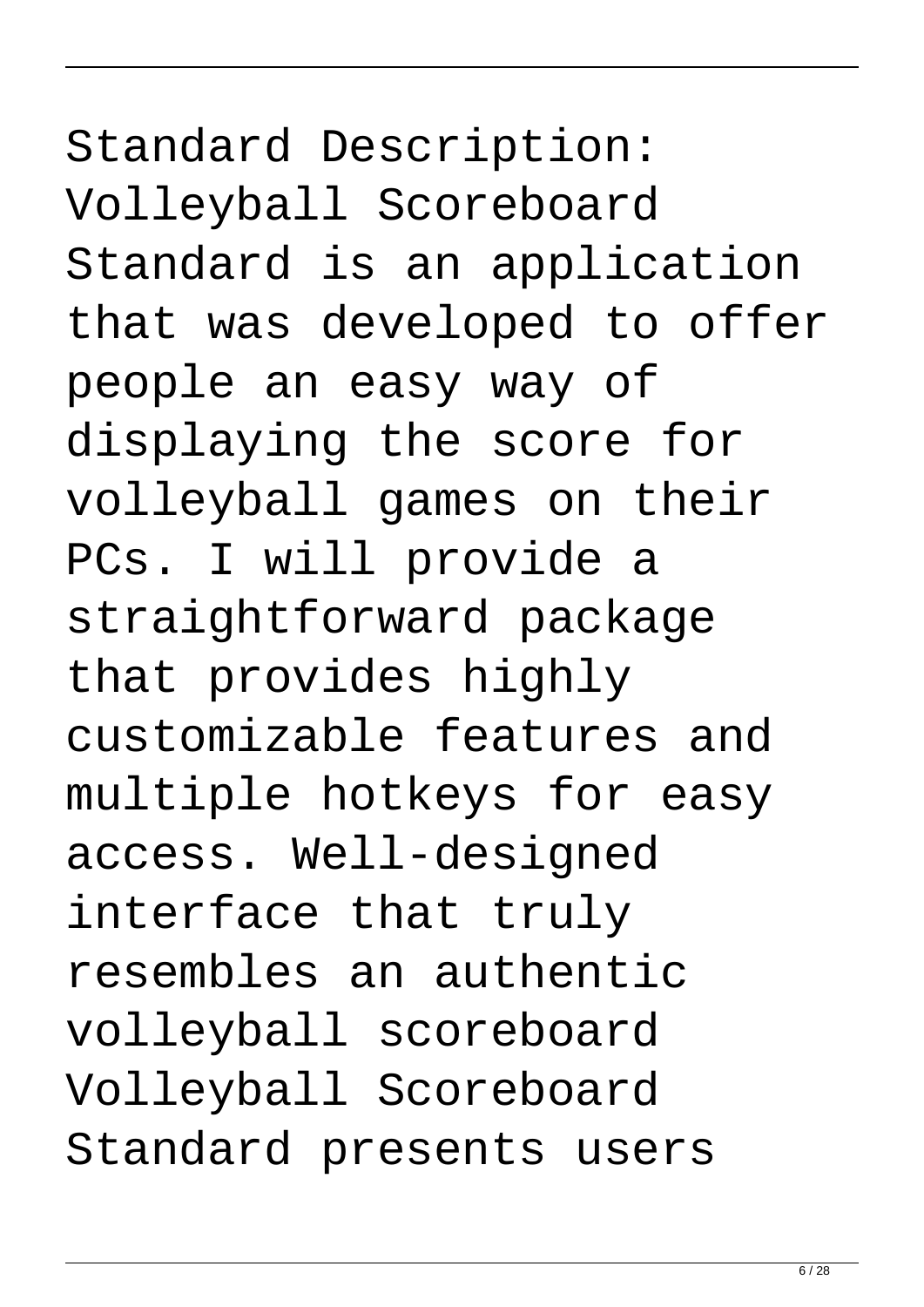## with a clean interface that offers a color-coded display for several match development indicators. One will be able to display several parameters, such as the game time, a number of matches/sets won, for both the "home" and "visitors" teams. All the scoreboard elements are nicely displayed, using customizable colors and the figures themselves carry a classic, digital clock dial setup. Users will be able to also add their images for the competing teams and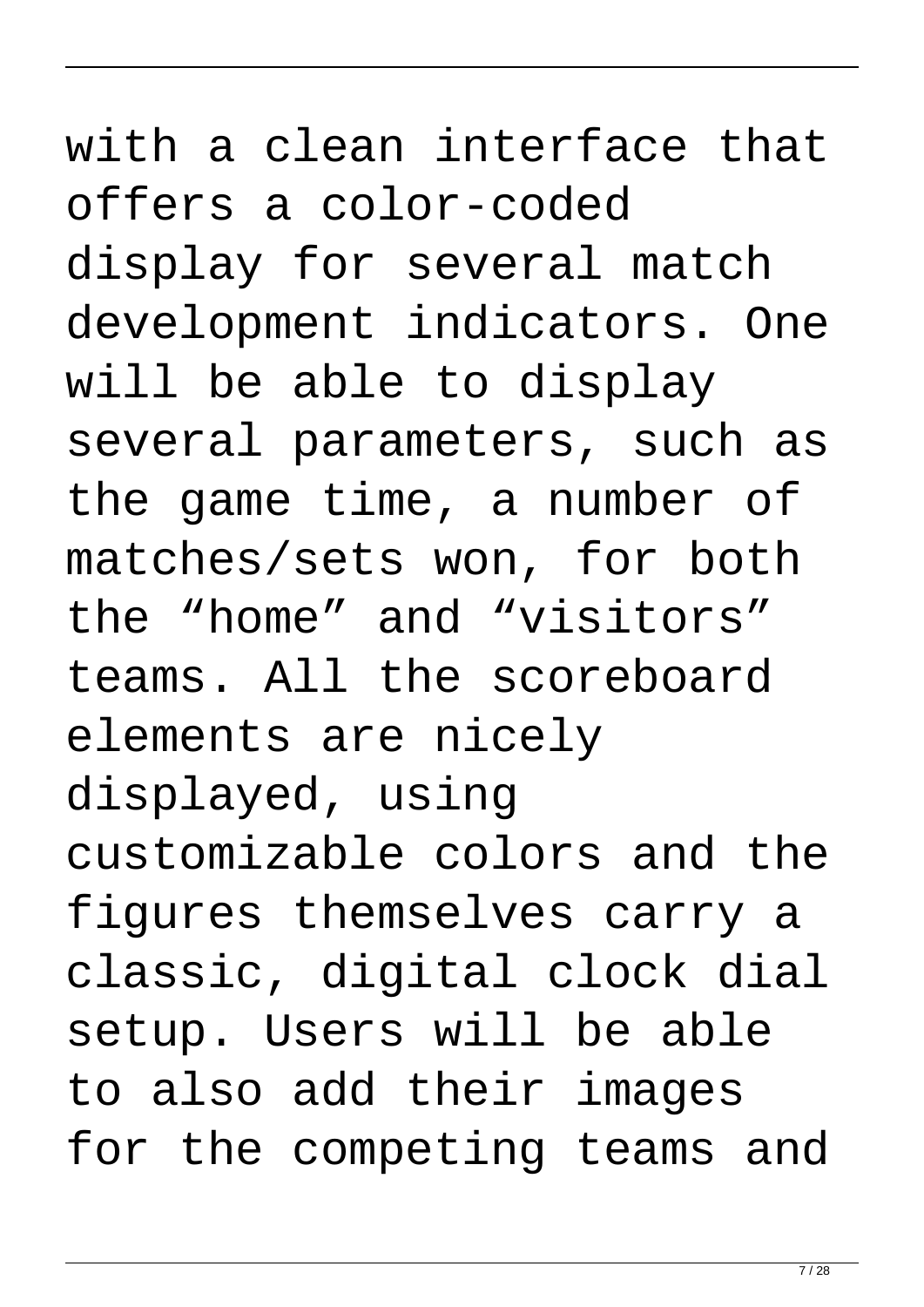#### the scoreboard will display them under the corresponding section. Keep track of

**Volleyball Scoreboard Standard Crack+ [Mac/Win]**

Keep track of the score for volleyball matches with this application that offers customizable hotkeys Key Macro lets you create a set of keyboard shortcuts to perform repetitive tasks. You can assign as many commands as you want to a single key, but be careful, you cannot assign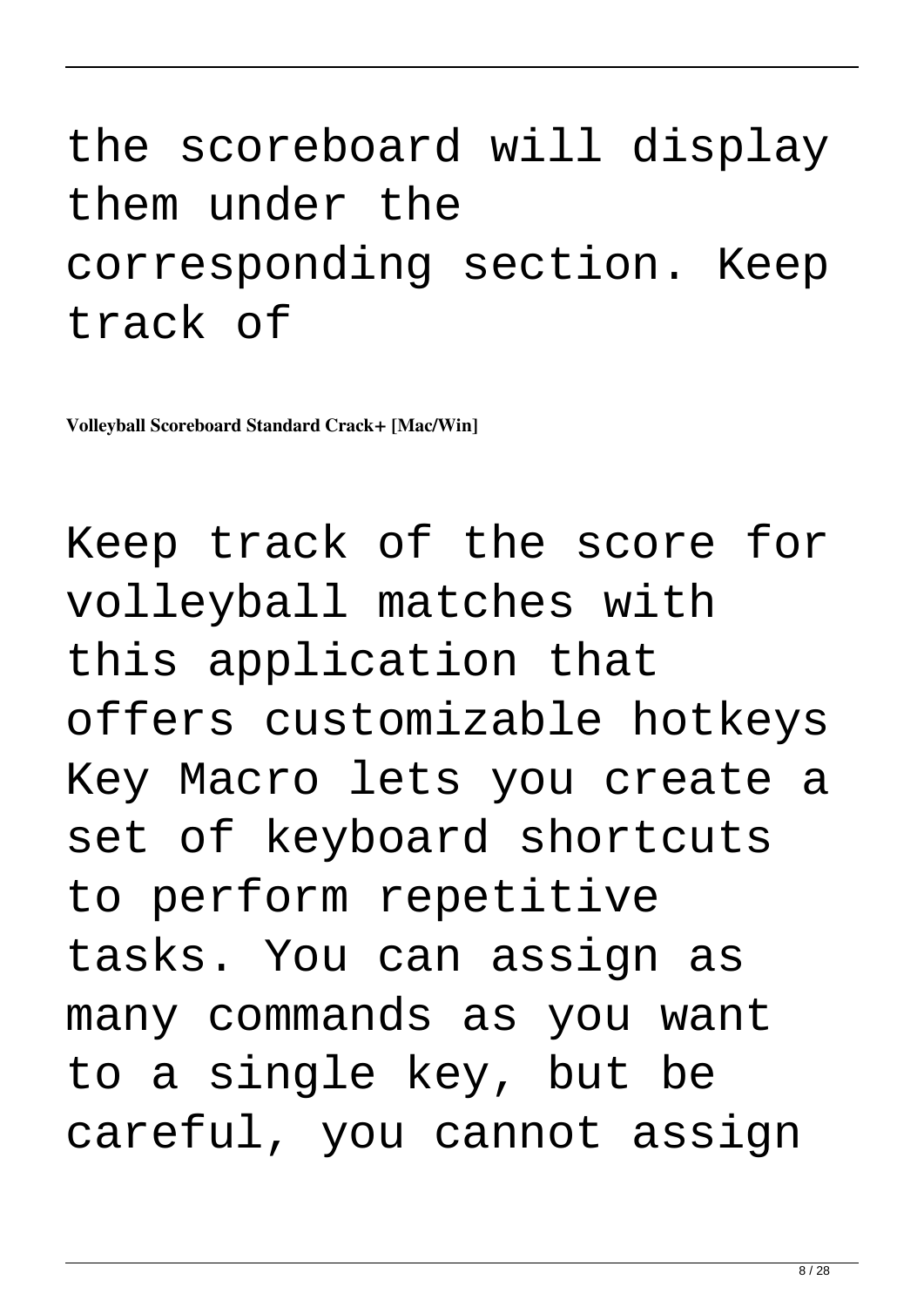the same command twice to a key, it must be a unique command. The only limitation is that the combination of keys and commands cannot exceed 16 keys. You can also configure your own shortcut for a command. This feature is very useful if you perform a lot of clicks on a web page. Once the macro is activated, you can assign it to any program by pressing the assigned key. Macros for specific programs or web pages: Add a keyboard shortcut for a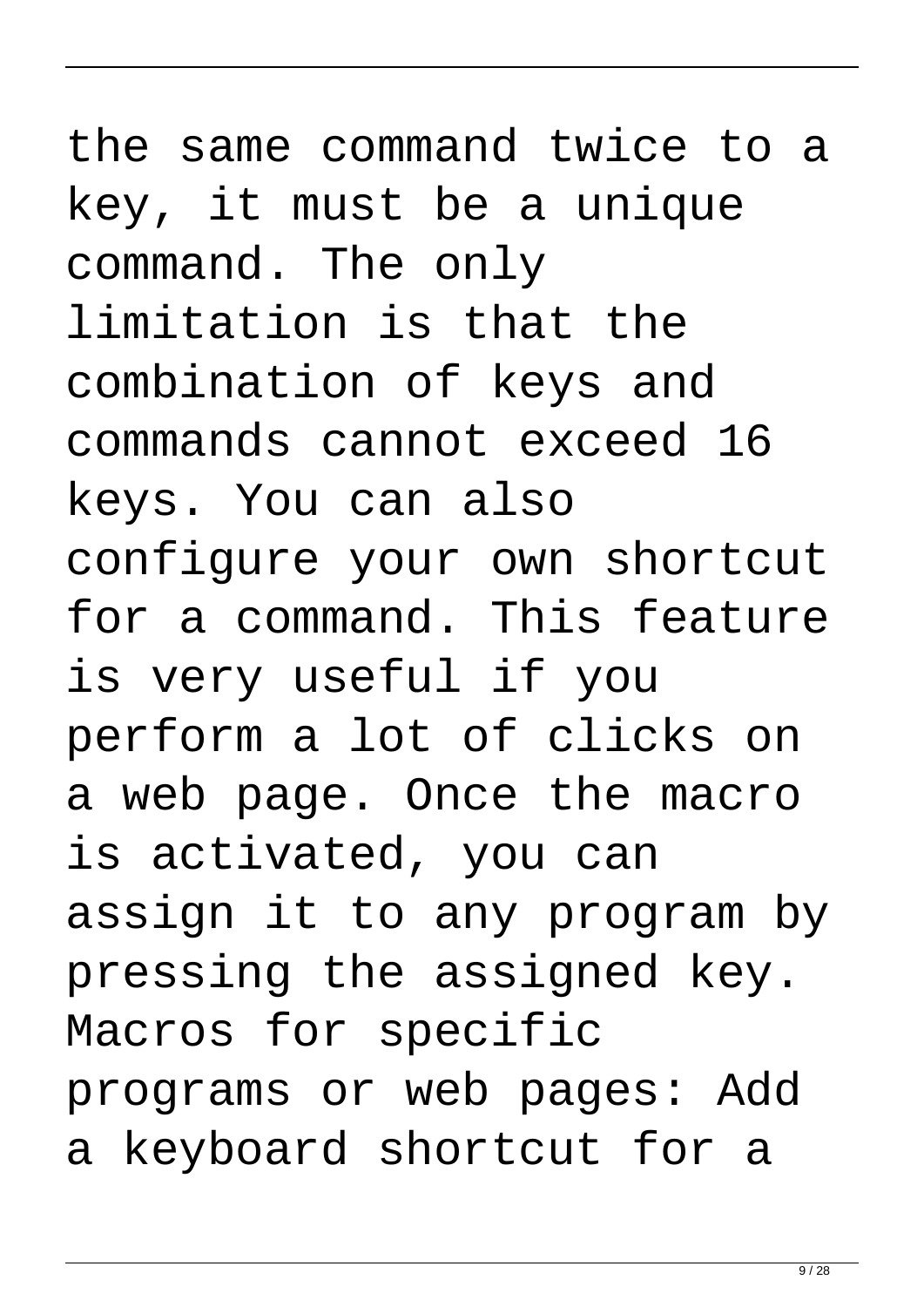command I. Automatically run the program when the computer starts up or a specified event occurs II. Start the program without user interaction III. Start the program when you click on the shortcut you created or the specified shortcut you created IV. The program will automatically close after a specified time. v. Resume if the program is terminated by the user v. Run without the need of user interaction Macros are easy to create and define. It is also possible to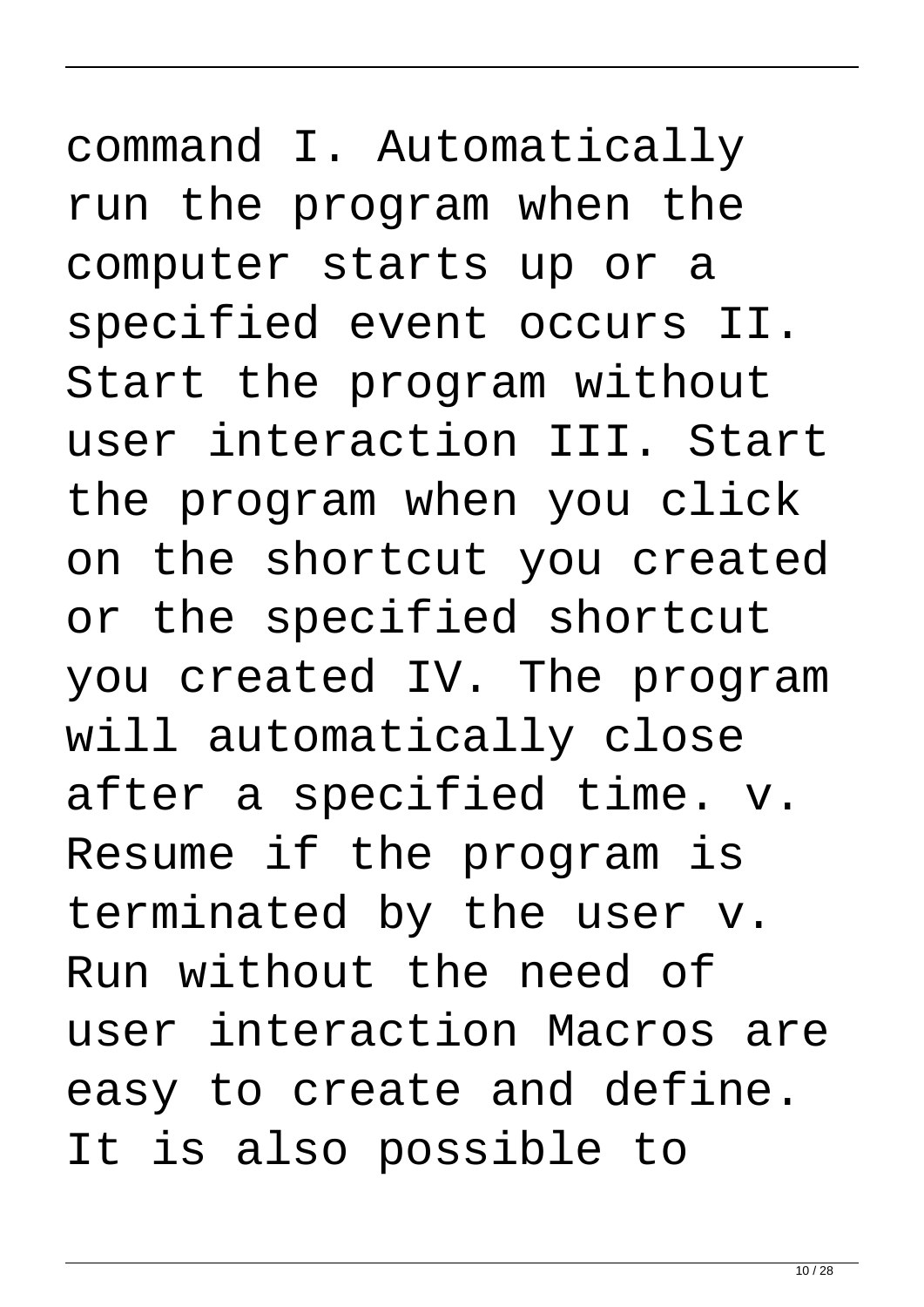assign a macro to a key. For example, you could create a macro that opens a web page, sends an email and runs a batch file. Let us say that you press the key combination Ctrl+Alt+F5 to launch the program. When the program runs, you can press the key combination Ctrl+Alt+F5 and the program will open the web page. Key Macro is a software utility that allows you to run a set of keyboard shortcuts with a single press. You can assign as many commands as you want to a single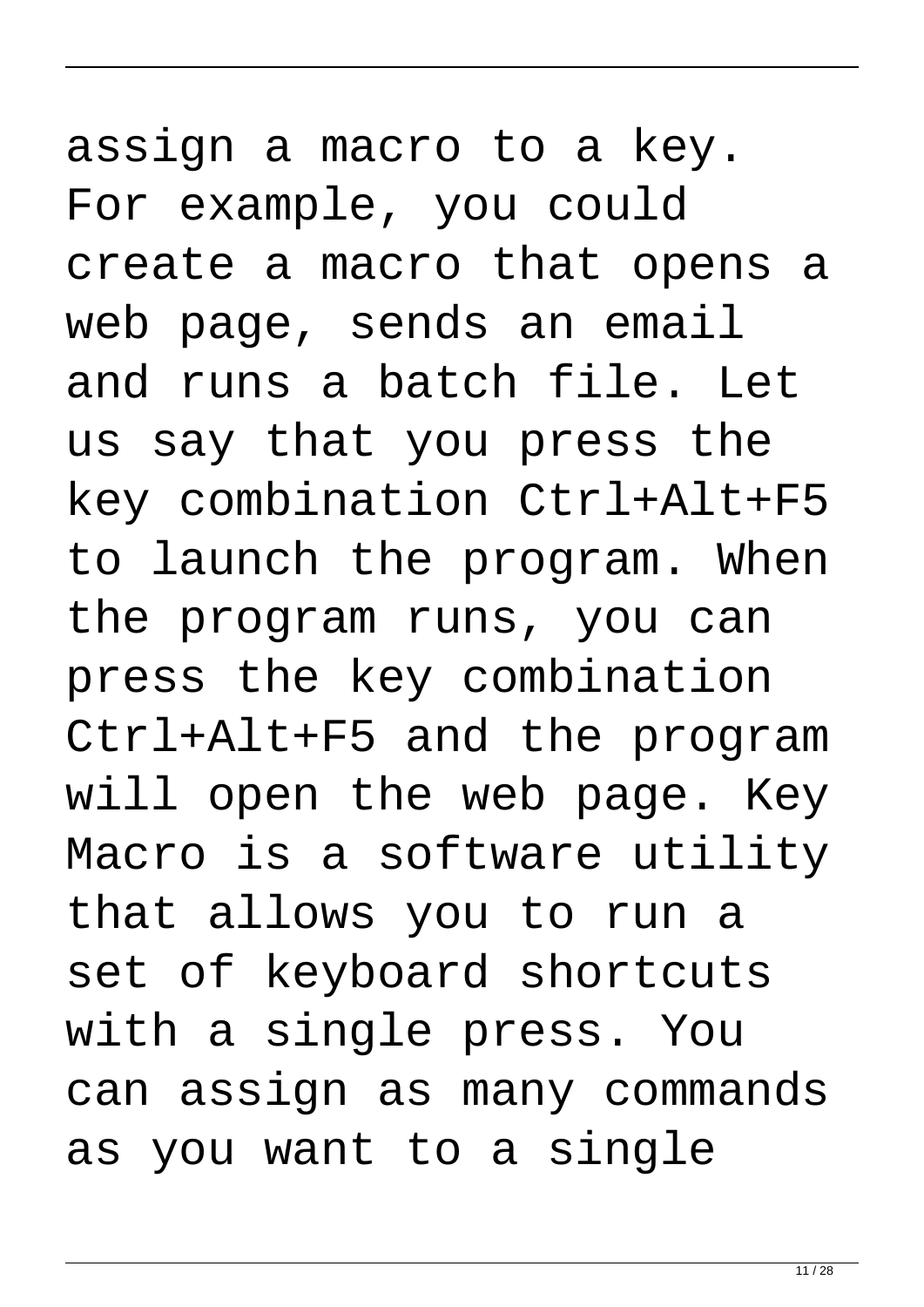## key, but be careful, you cannot assign the same command twice to a key. The only limitation is that the combination of keys and commands cannot exceed 16 keys. You can also configure your own shortcut for a command. This feature is very useful if you perform a lot of clicks on a web page. Once the macro is activated, you can assign it to any program by pressing the assigned key. Macros for specific programs or web pages: Add a keyboard shortcut for a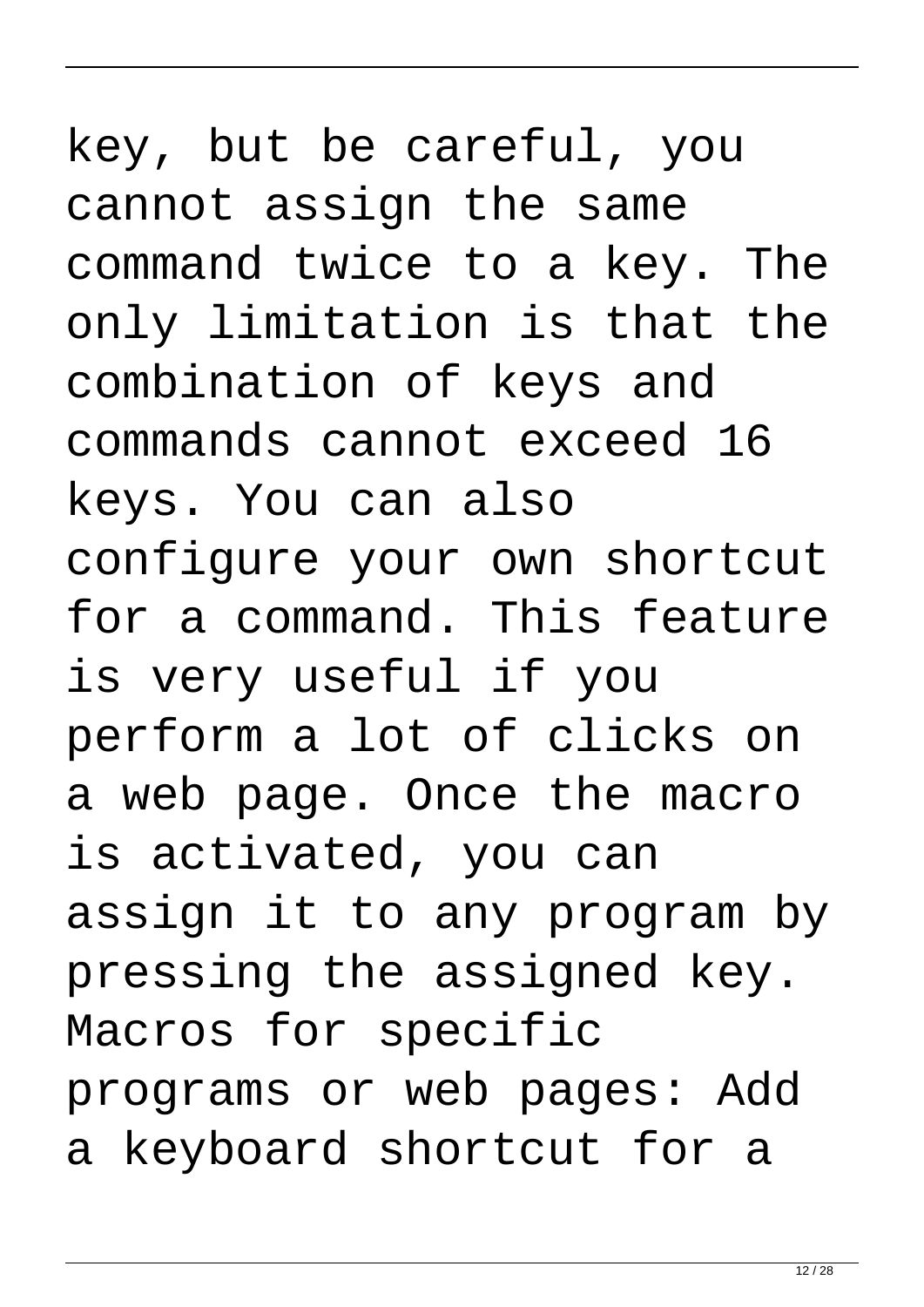command I. Automatically run the program when the computer starts up or a specified event occurs II. Start the program without user interaction III. Start the program when you click on the shortcut you created or the 81e310abbf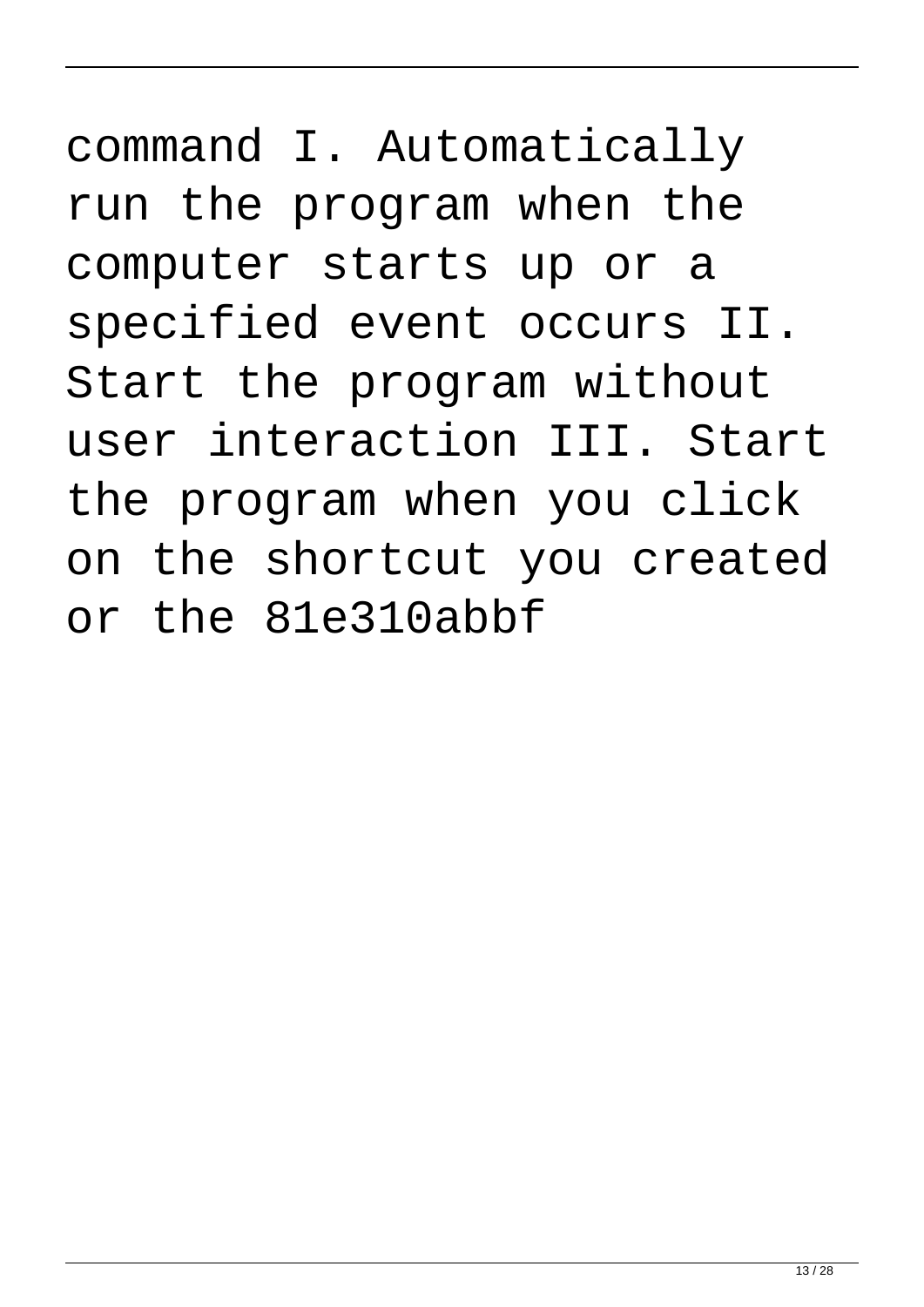**Volleyball Scoreboard Standard Crack+ Full Version Free**

Want to keep track of the score for your volleyball matches? The application, Volleyball Scoreboard Standard, will help you do that. A complete package for tracking the score of sports matches on your PC The BestSportsScore is a complete package that offers a complete look at how the score of sports matches is displayed on the PC screen. People will be able to easily access the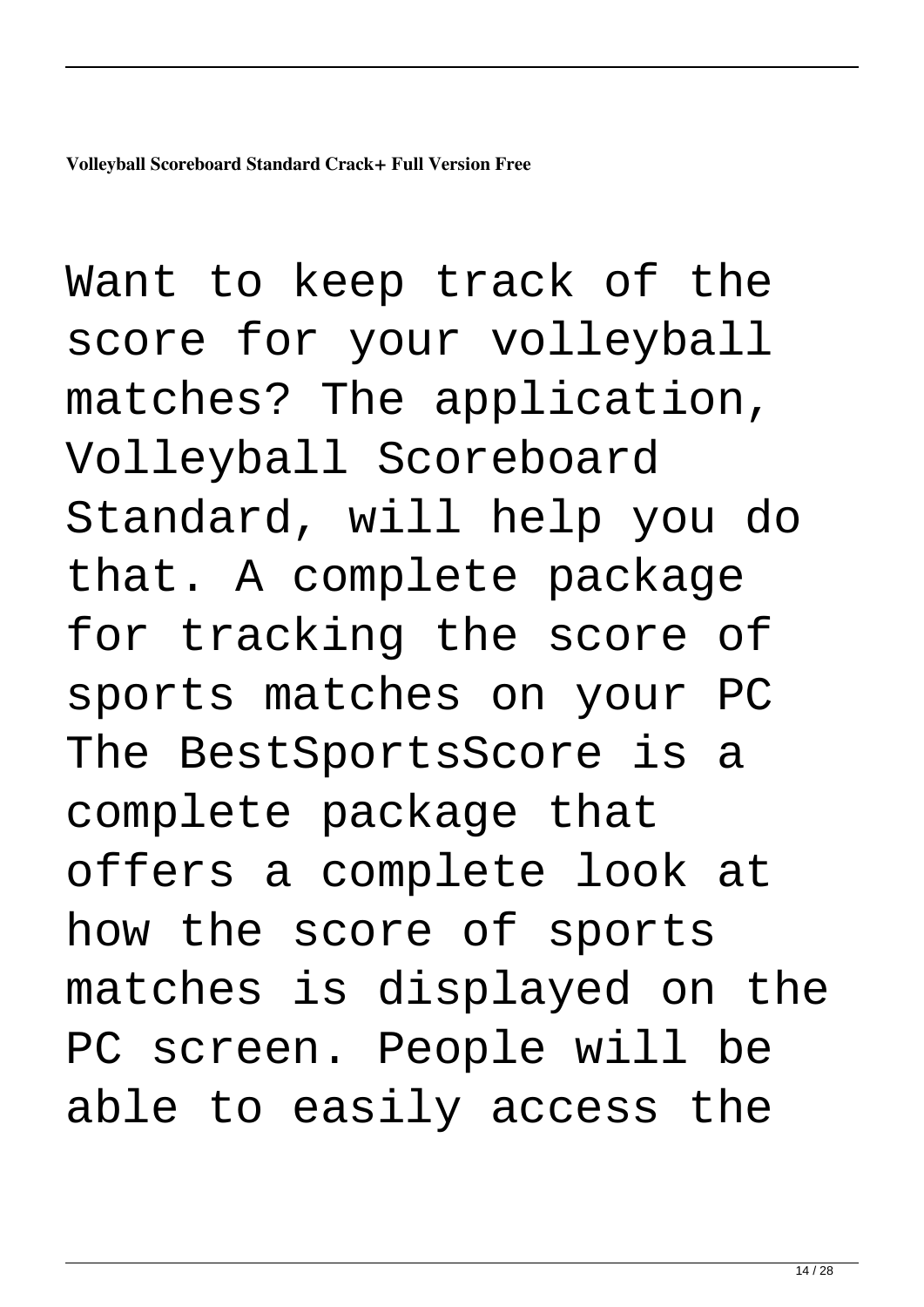necessary information for each scoring sector of a specific match, such as the time remaining, the number of goals, the team's score for each set and much more. This amazing tool has a highly customizable interface that offers users the ability to personalize the display and to add their own images to the game elements. Additionally, the application features a number of hotkeys that can be assigned to display different controls in real-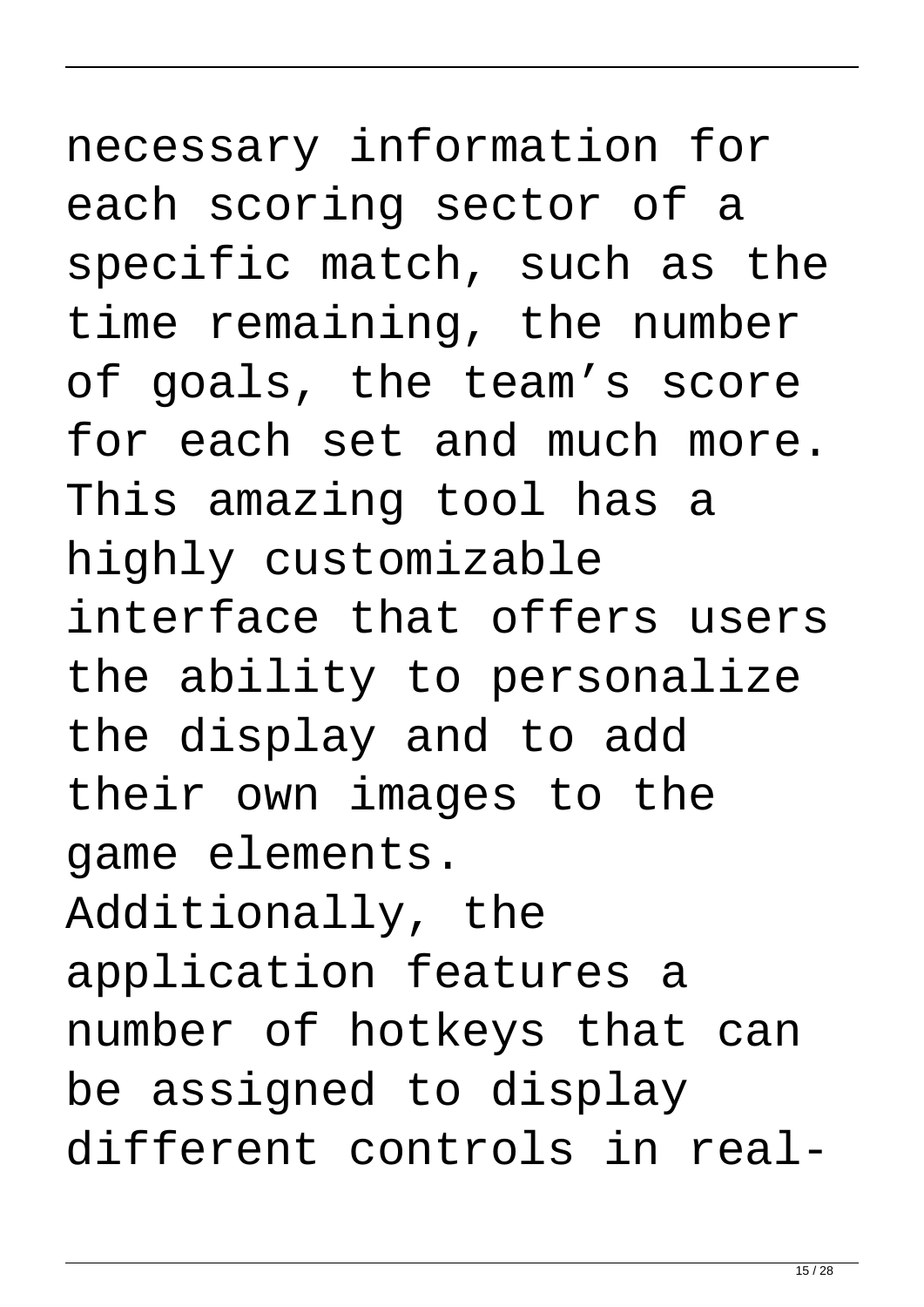time. Keep track of the score for sports matches on your PC with this cool utility With BestSportsScore, users will be able to customize the application's interface and to assign keyboard shortcuts to access the scoreboard controls. The application will also offer users a great support for multiple scores, as it will let them keep track of the scores for a range of sports games, from volleyball, soccer, basketball, to cricket,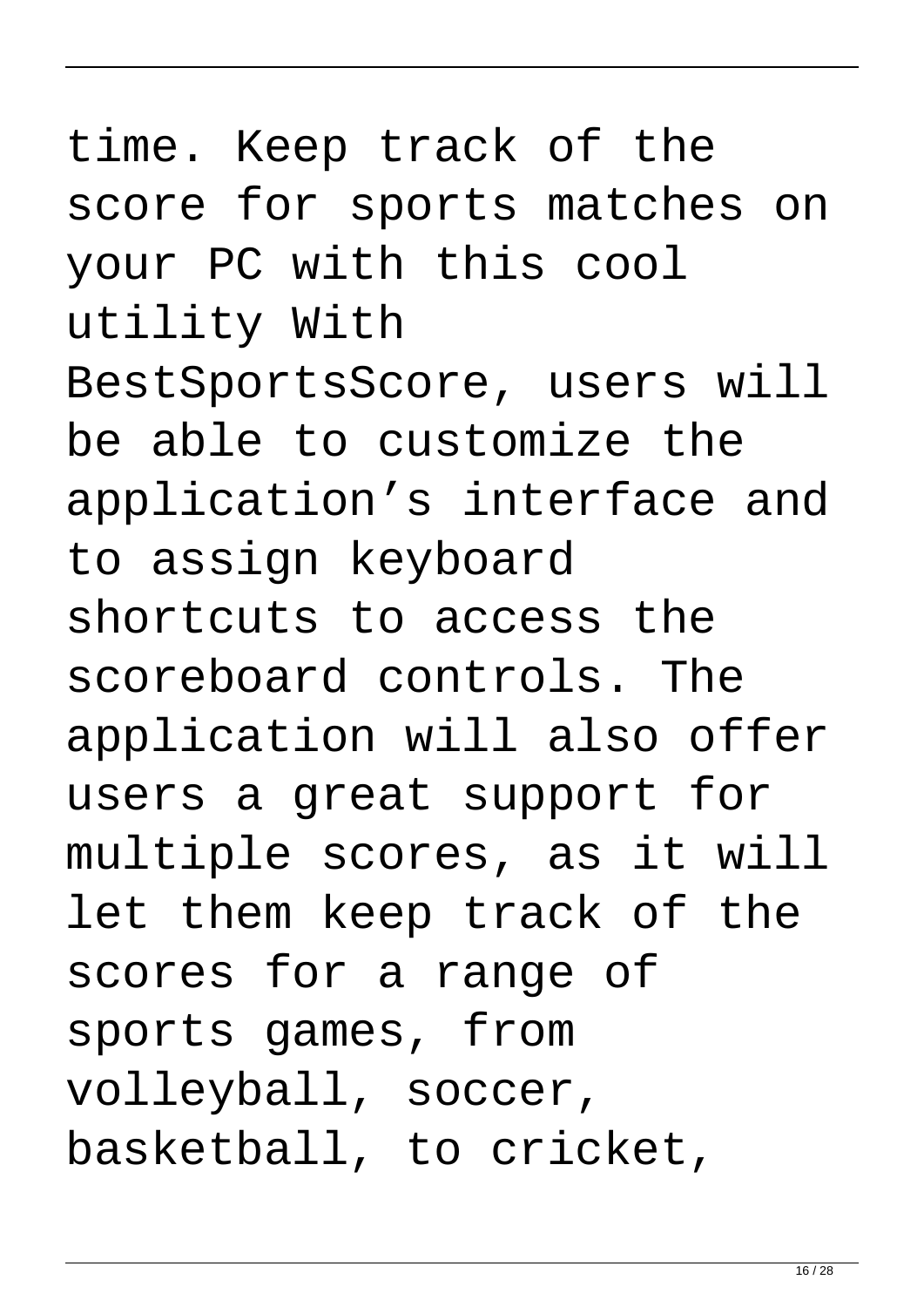tennis, softball, and more. Those who use the application on a regular basis will be able to enjoy a fantastic performance that boasts very quick response times. Also, people will be able to customize the display of the application to display the score for each of the scoring sectors in a colorful, non-intrusive way. Description: Want to keep track of the score for your sports matches? The application, BestSportsScore, will help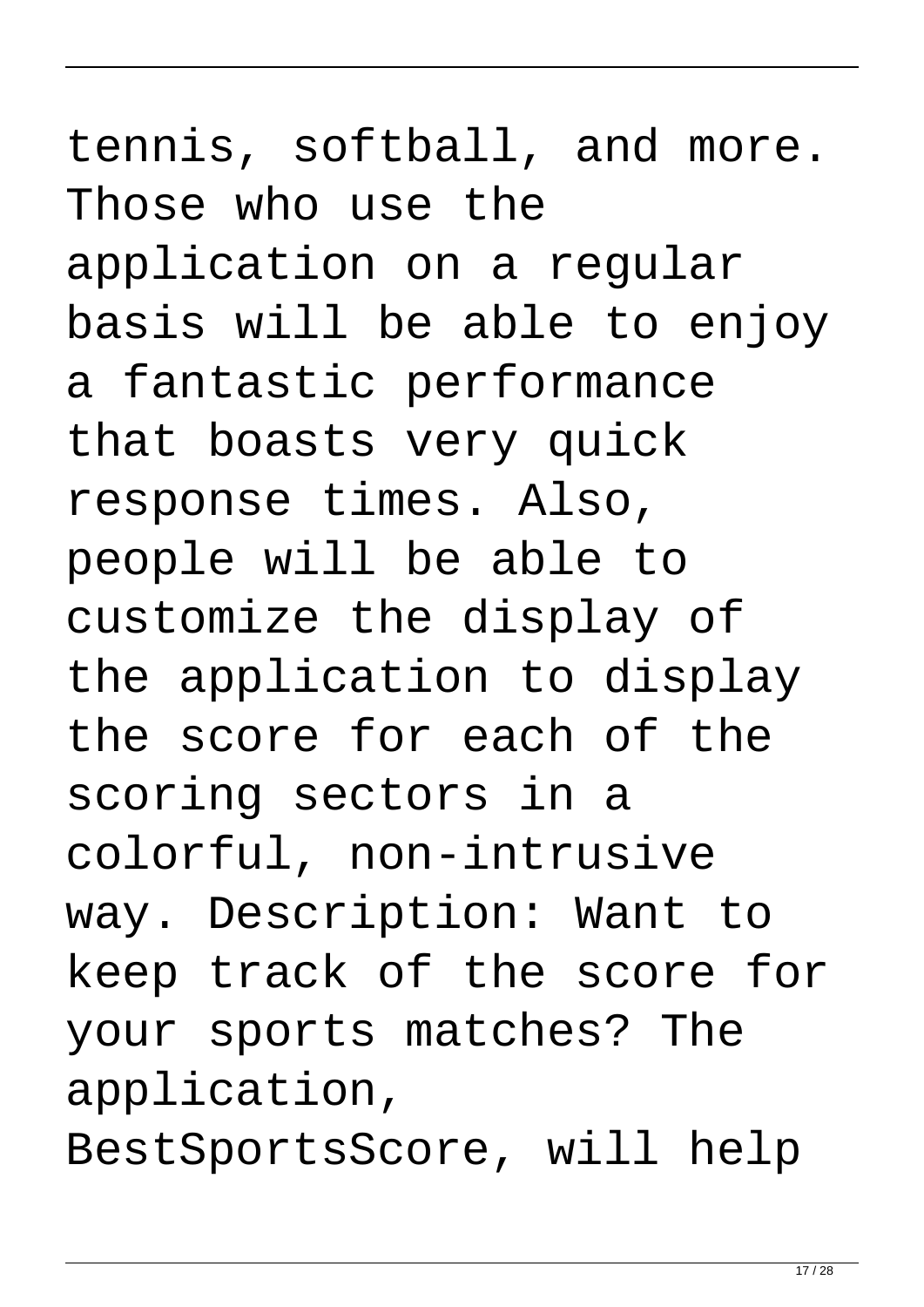you do that. A complete package for tracking the score of sports matches on your PC The BestSportsScore is a complete package that offers a complete look at how the score of sports matches is displayed on the PC screen. People will be able to easily access the necessary information for each scoring sector of a specific match, such as the time remaining, the number of goals, the team's score for each set and much more. This amazing tool has a highly customizable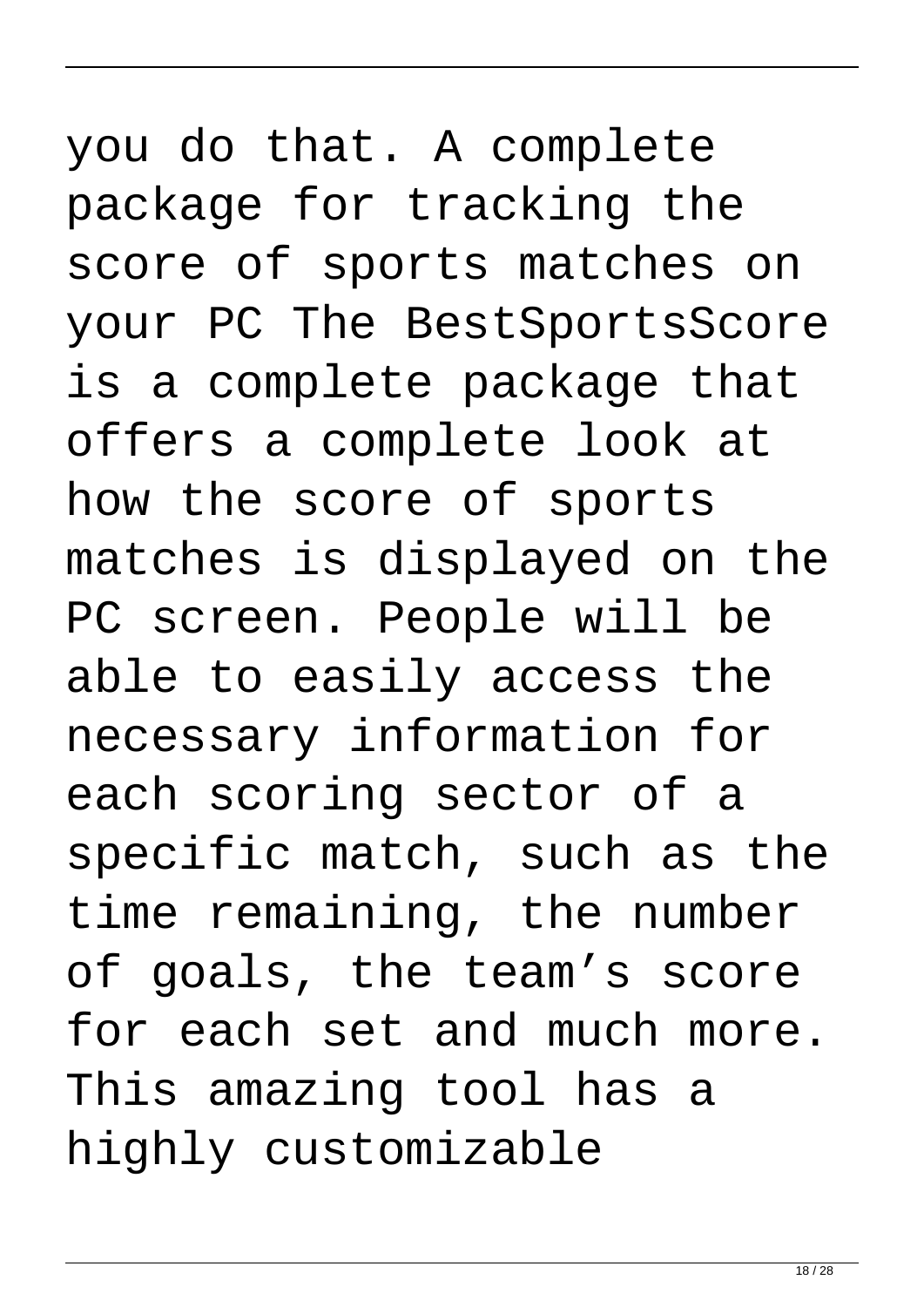interface that offers users the ability to personalize the display and to add their own images to the game elements. Additionally, the application features a number of hotkeys that can be assigned to display different controls in realtime. Keep track of the score for sports matches on your PC with this cool utility With BestSportsScore, users will be

**What's New in the?**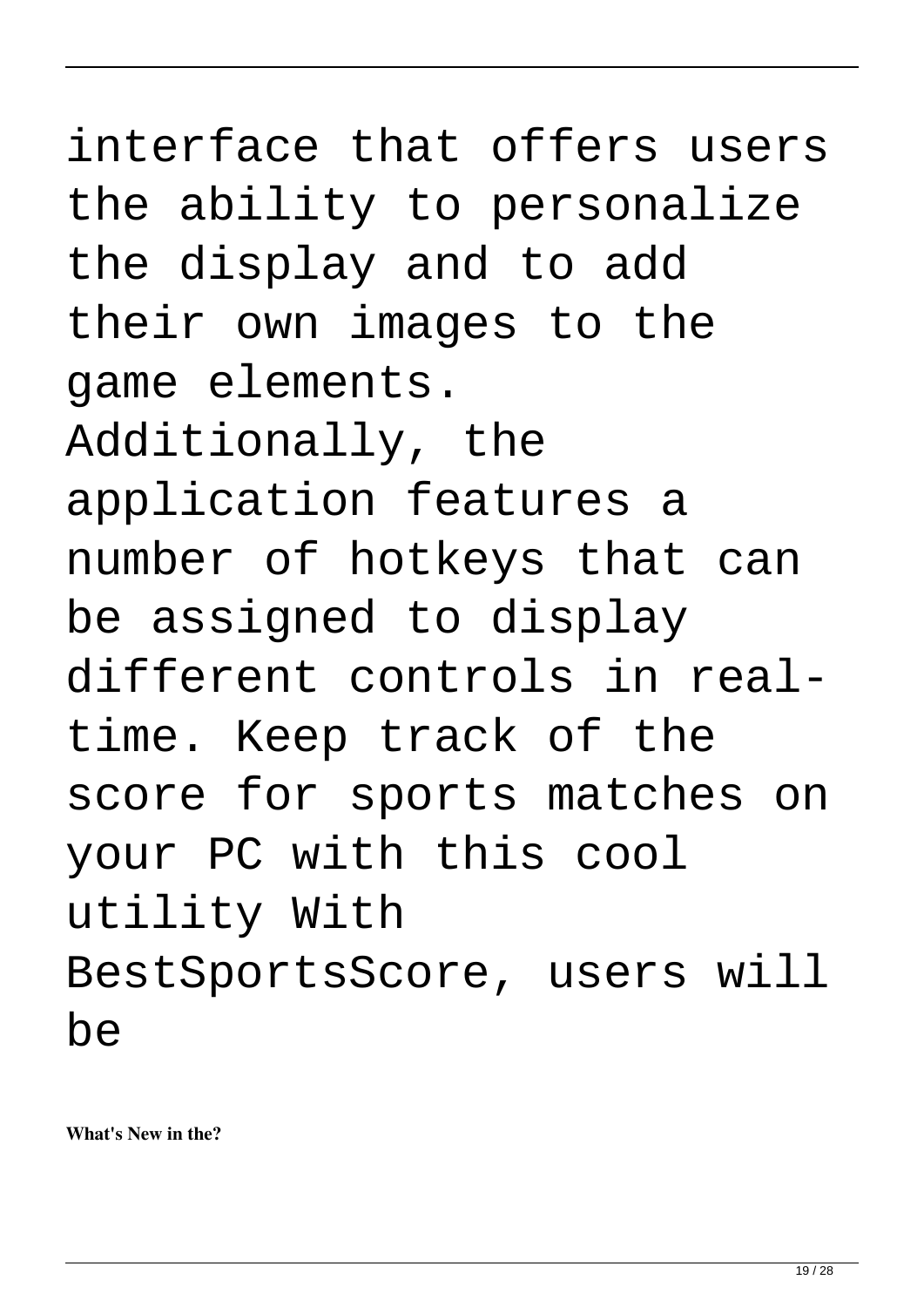# Volleyball Scoreboard Standard is an application that was developed to offer people an easy way of displaying the score for

volleyball games on their PCs. I will provide a straightforward package that provides highly customizable features and multiple hotkeys for easy access. Well-designed interface that truly resembles an authentic volleyball scoreboard Volleyball Scoreboard Standard presents users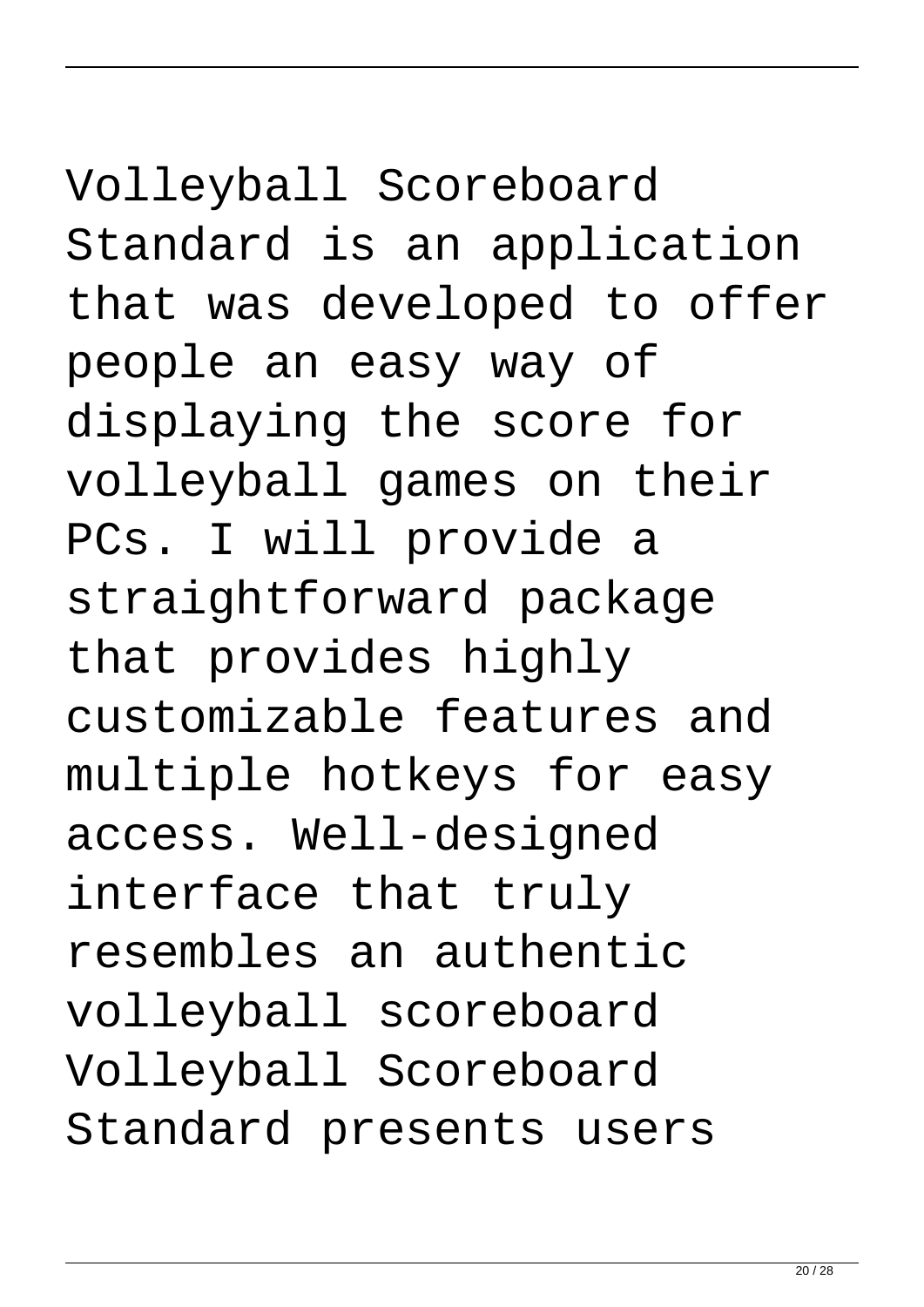## with a clean interface that offers a color-coded display for several match development indicators. One will be able to display several parameters, such as the game time, a number of matches/sets won, for both the "home" and "visitors" teams. All the scoreboard elements are nicely displayed, using customizable colors and the figures themselves carry a classic, digital clock dial setup. Users will be able to also add their images for the competing teams and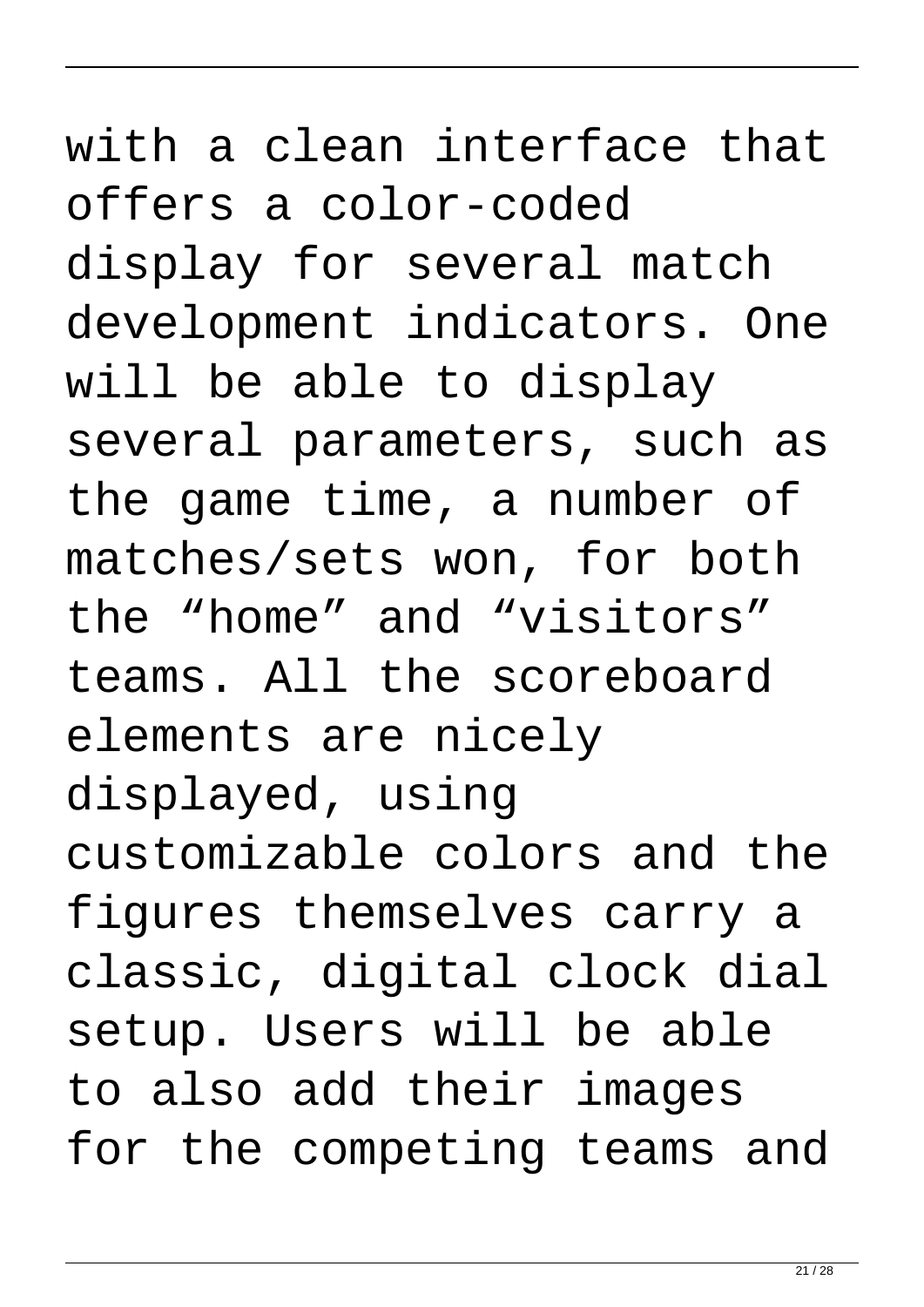the scoreboard will display them under the corresponding section. Keep track of the score for volleyball matches with this application that offers customizable hotkeys Users will be able to access a dedicated control screen, which will allow them to adjust the display of the scoreboard in realtime, by adding sets, games, increasing the game time manually or adding a buzzing sound when goals are registered. Furthermore, in order to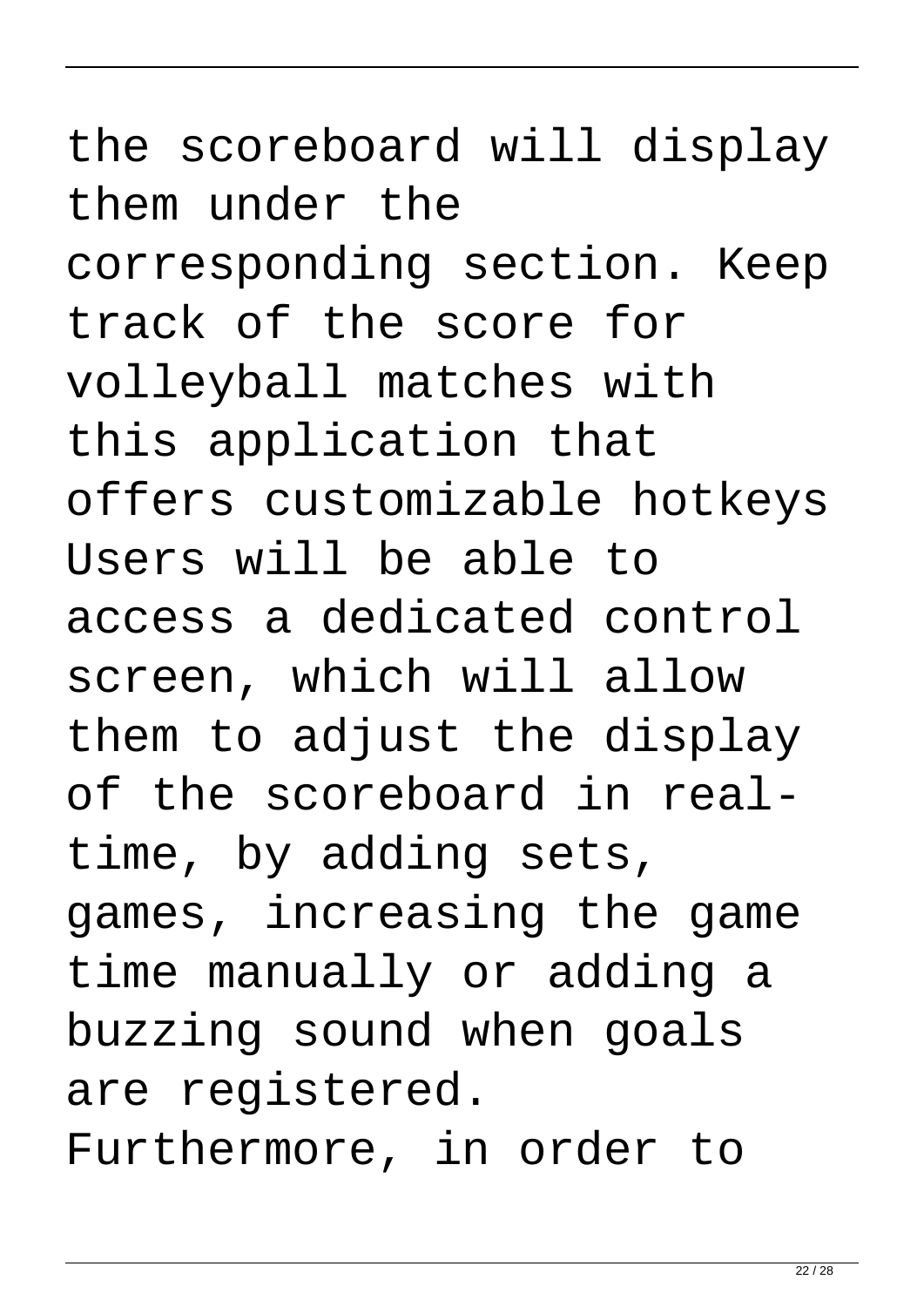offer improved handling, the utility provides a number of keyboard shortcuts which can be used for starting/stopping the clock watch,

increasing/decreasing the score and displaying the number of matches won, for both the "home" and "visitors" teams. Useful application that will help users keep track of their volleyball matches through a fancy scoreboard This utility addresses those who require an easy way of keeping track of the score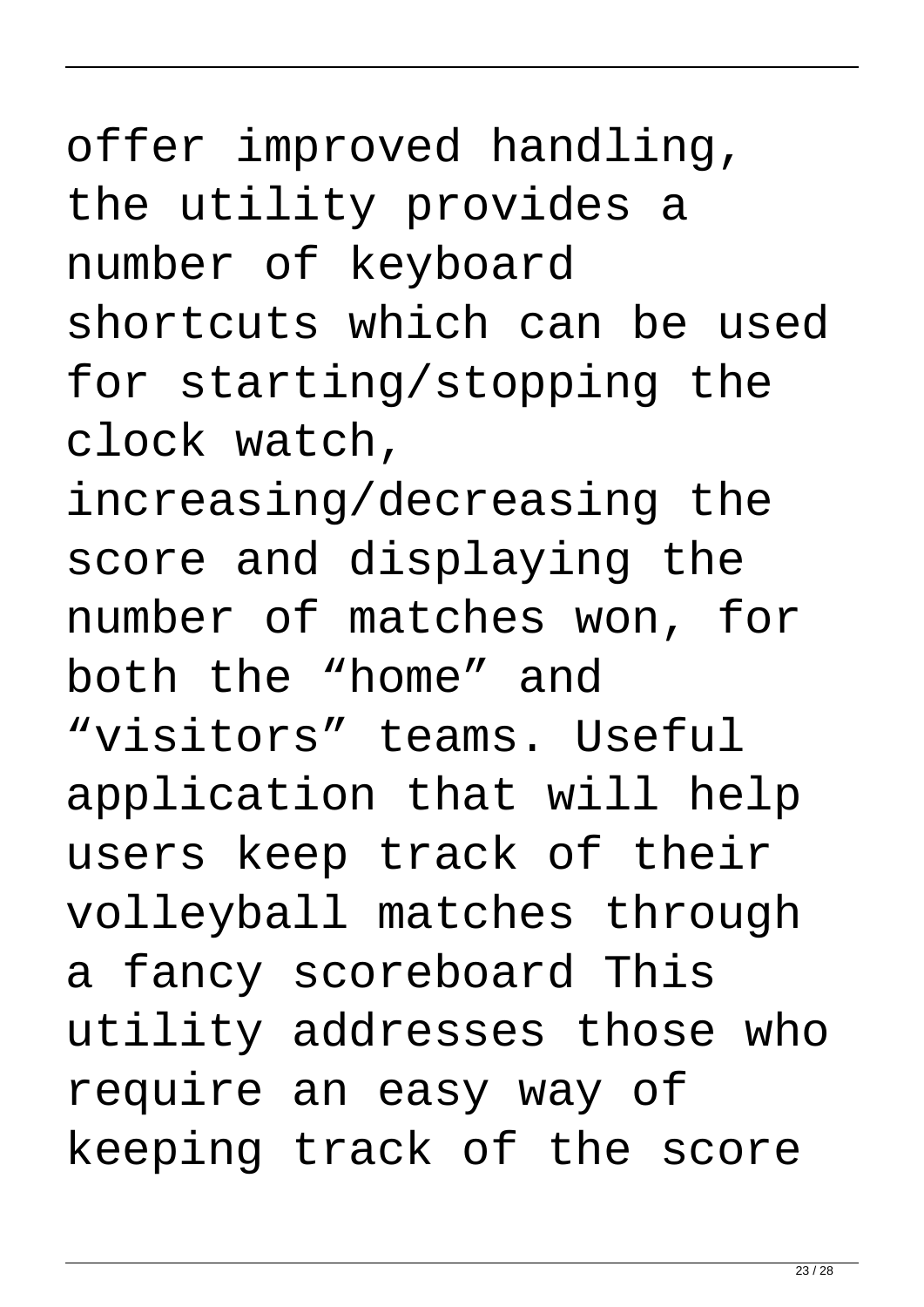for volleyball matches. It will offer them an accessible interface that boasts color-coded features and can be customized entirely using a backend control panel. People will be able to use their colors for the different scoring elements, add custom sounds and enable most of the application's features with user-defined hotkeys. Description: Volleyball Scoreboard Standard is an application that was developed to offer people an easy way of displaying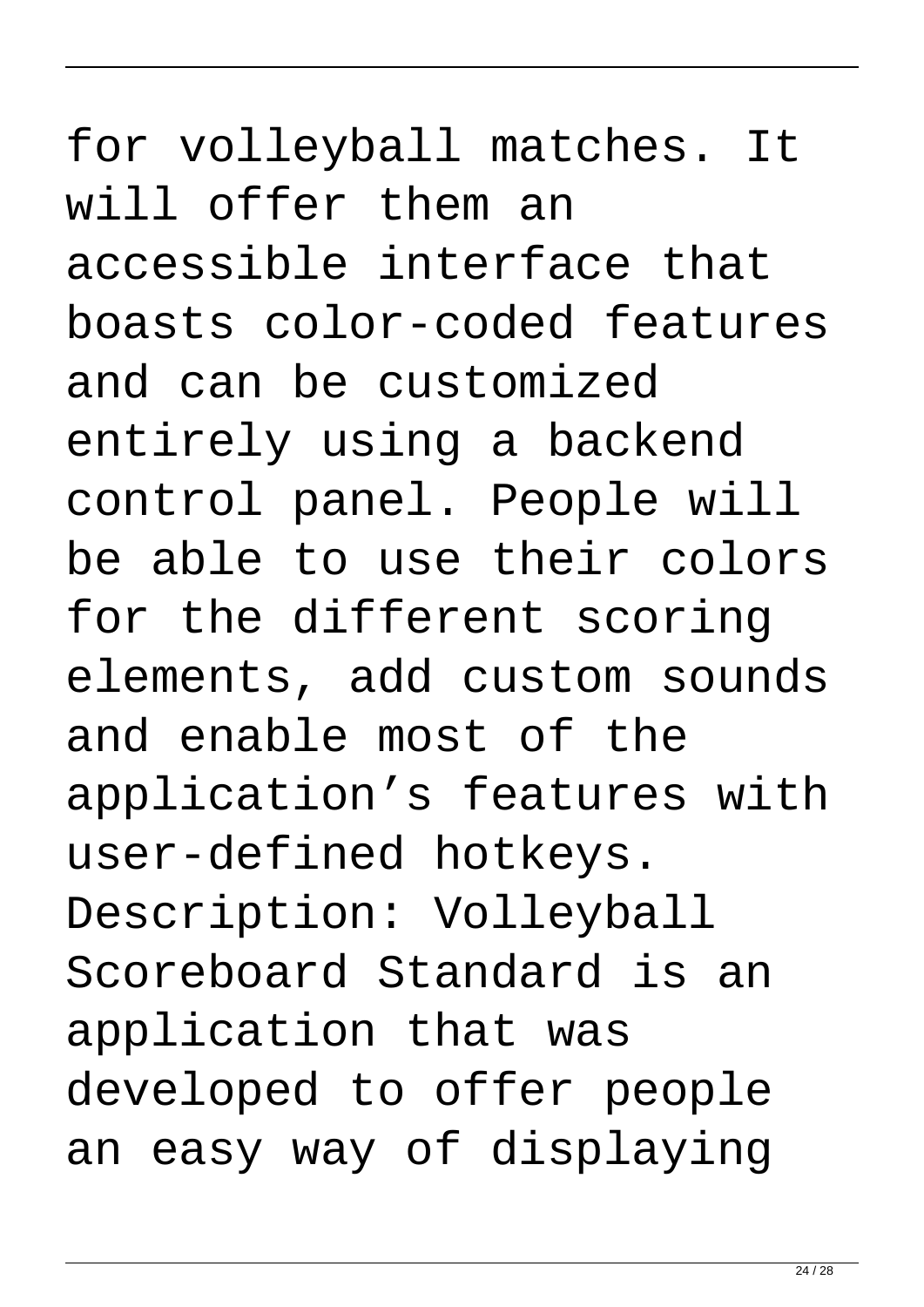the score for volleyball games on their PCs. I will provide a straightforward package that provides highly customizable features and multiple hotkeys for easy access. Well-designed interface that truly resembles an authentic volleyball scoreboard Volleyball Scoreboard Standard presents users with a clean interface that offers a color-coded display for several match development indicators. One will be able to display several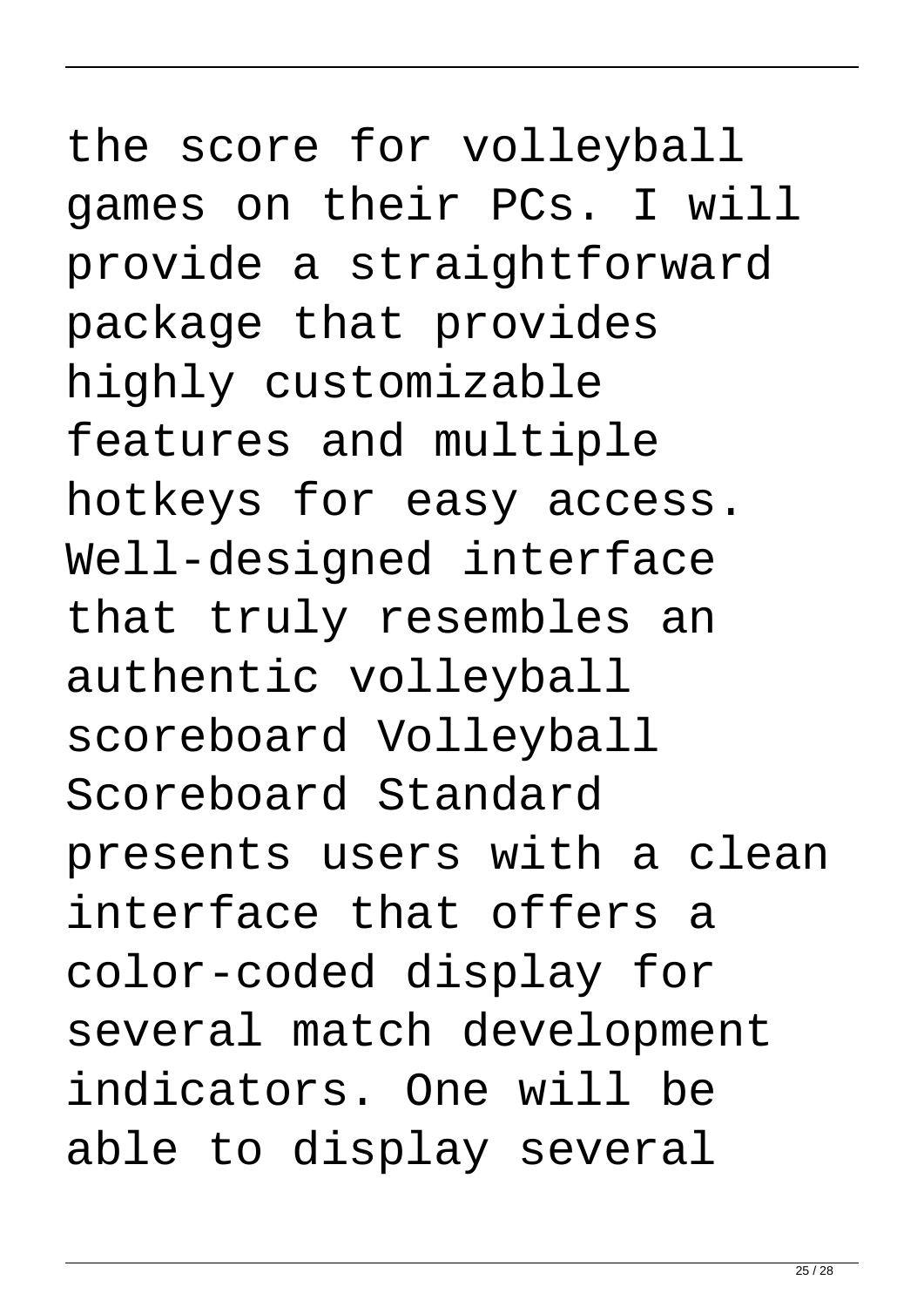parameters, such as the game time, a number of matches/sets won, for both the "home" and "visitors" teams. All the scoreboard elements are nicely displayed, using customizable colors and the figures themselves carry a classic, digital clock dial setup. Users will be able to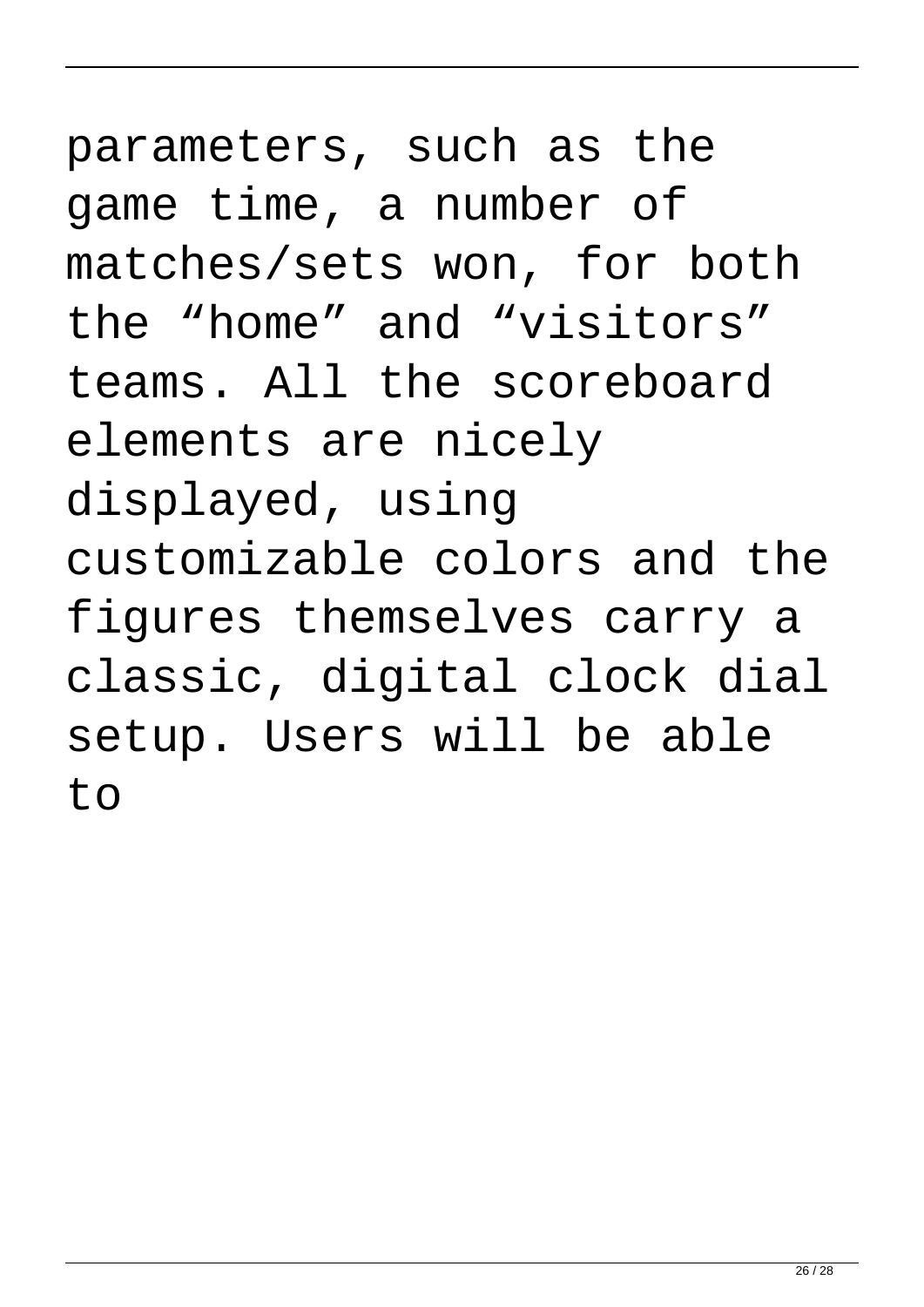**System Requirements For Volleyball Scoreboard Standard:**

How To Install: Unzip the data folder into your Documents/My Games/Nvidia folder. Run the game and go to Load the Binary. Follow the prompts. F.A.Q: Here are some common questions we get. How do I run the game? Run the game in compatibility mode. If you see an error while opening the game, there's a chance that your graphics card isn't compatible with SLI (Stacked Linear). If you